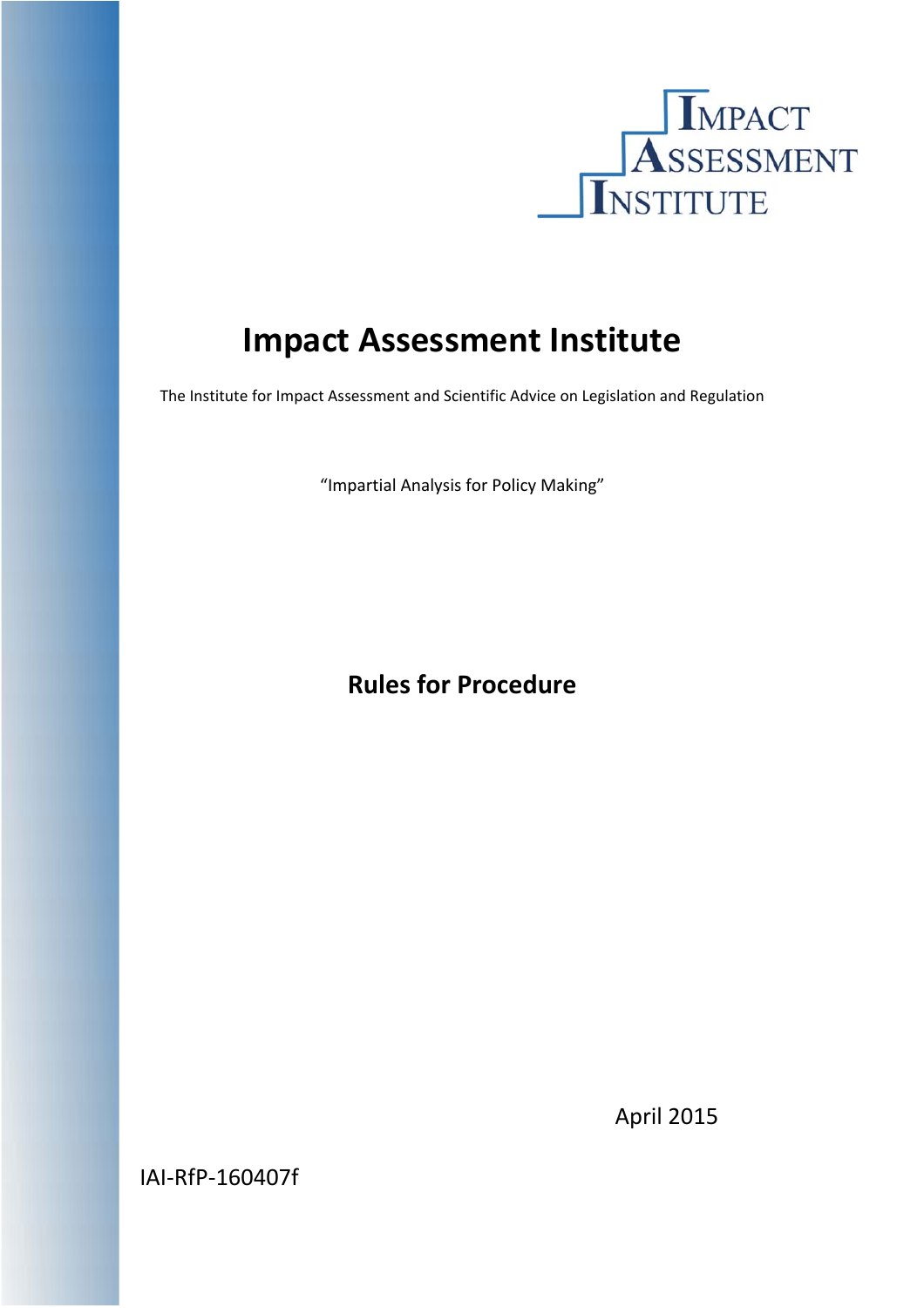### **Article 1:** Applicability

These Rules for Procedure and any related regulations apply to the functioning of the Impact Assessment Institute ('the IAI" or "the Institute") and are without prejudice to the Institute's official statutes.

They apply to all bodies and committees of the Institute, unless indicated otherwise in the respective Article.

#### **Article 2:** Four Principles

The Institute shall hold the following four principles as its guiding orientation and shall be held to account for its adherence to them:

- Transparency
- Objectivity
- Legitimacy
- Credibility

#### **Article 3:** Annual report

No more than six months after the end of the calendar year the Board of Directors ("the Board") shall adopt and publish an annual report, including the following information:

- A statement by the Chairperson;
- The income and expenditure for the year in question;
- The planned budget for the current year;
- A statement by the Chairperson of the Oversight Board signed by the members of the Oversight Board attesting to the adherence of the Institute's activities during the year to the Four Principles, incorporating if necessary any joint or individual statements of qualification or dissent;
- A report on the activities of the Institute during the year and its planned activities;
- A statement on the prospects for the current and future years.

In compiling the annual report, the Board shall rely on the Managing Director and the Secretariat. The content shall be adopted by decisions of the Board and the Oversight Board.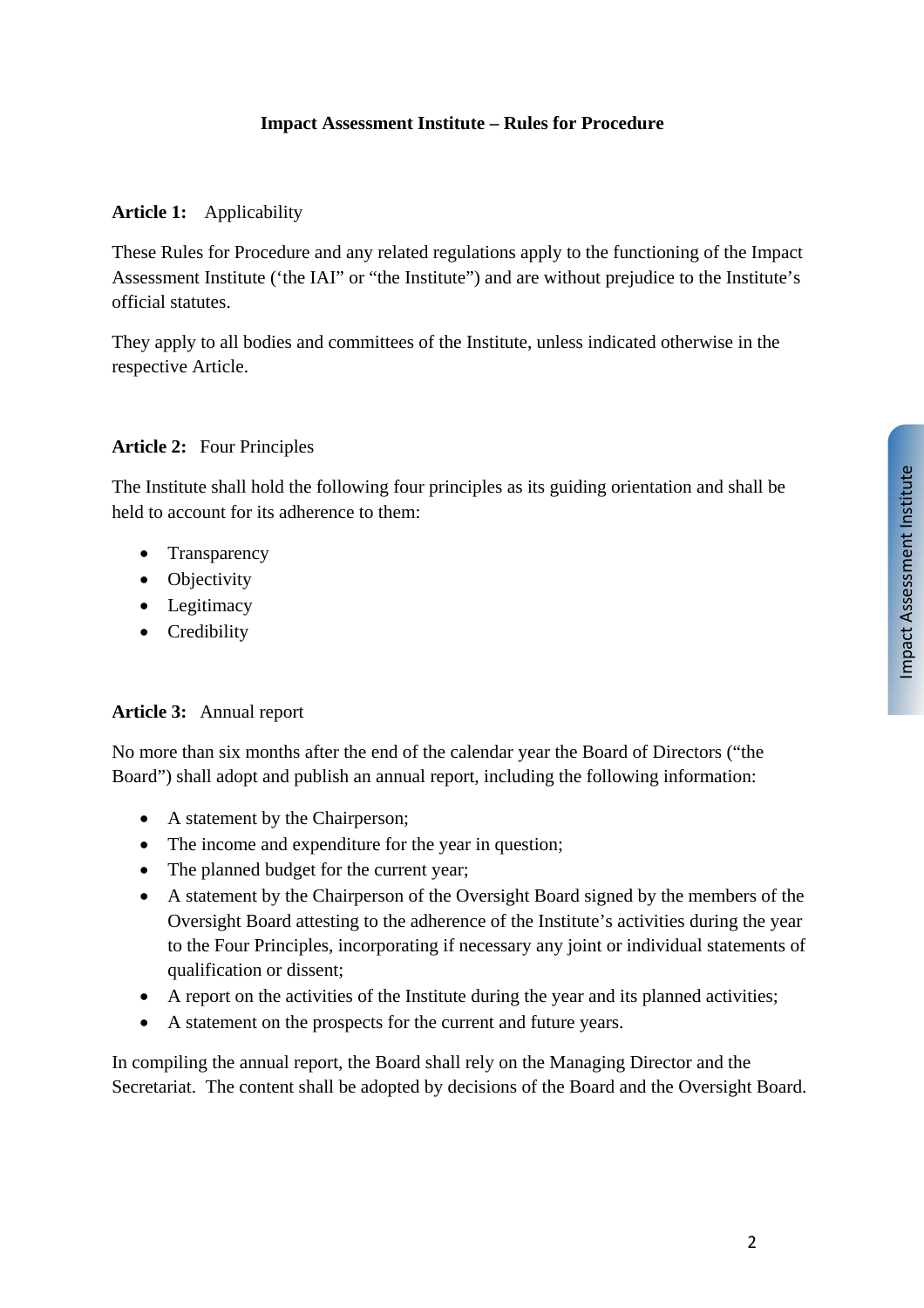# **Article 4:** Oversight Board

The adherence of the Institute to the four principles and the quality of its analysis and publications are overseen by the Oversight Board (OB). Members of the OB are senior academics, policy makers, civil servants or other persons with expertise in policy, impact assessment, better regulation and institutional governance. They are individuals able to demonstrate objectivity in their analysis. As a group, the members of the OB provide a balance of expertise and backgrounds that contribute to the productive fulfilment of their oversight of the Institute. They fulfil their duties to the Institute part–time in an impartial manner.

Members of the OB may be remunerated commensurate with their role as part time nonexecutive directors.

# **Article 5:** Composition of the Oversight Board

The OB shall be composed of at least 3 and no more than 12 members, with 5 members being the preferred minimum in order to provide the desired balance of expertise and background.

The members of the OB shall be invited by the Board of Directors, in cooperation with the existing OB members and the Stakeholder Council.

The members of the OB shall select from amongst their number a Chairperson and up to two Vice-Chairpersons, between them to exhibit a balance of expertise and backgrounds.

**Article 6:** Activities and decision making of the Oversight Board

To fulfil its role overseeing the adherence of the Institute to the four principles and the quality of its analysis, the OB performs the following functions:

- Monitoring the expertise and background of the impact assessment experts in the Secretariat and any external expertise employed. Special regard is to be paid to the experts' appropriateness for adherence to the four principles, in particular their lack of ties to parties interested in the results of studies.
- Monitoring of the compilation of studies by the Secretariat and any external expertise employed, in particular the scientific, factual and impartial conduct of the studies, which should support the four principles.
- Formal feedback to the Board, Secretariat and Stakeholders of the results of the above monitoring, in particular recording occasions on which adherence to the four principles and the Institute's impartiality have not been adequately demonstrated.
- Advice to the Board and the Secretariat on the governance and operations of the Institute.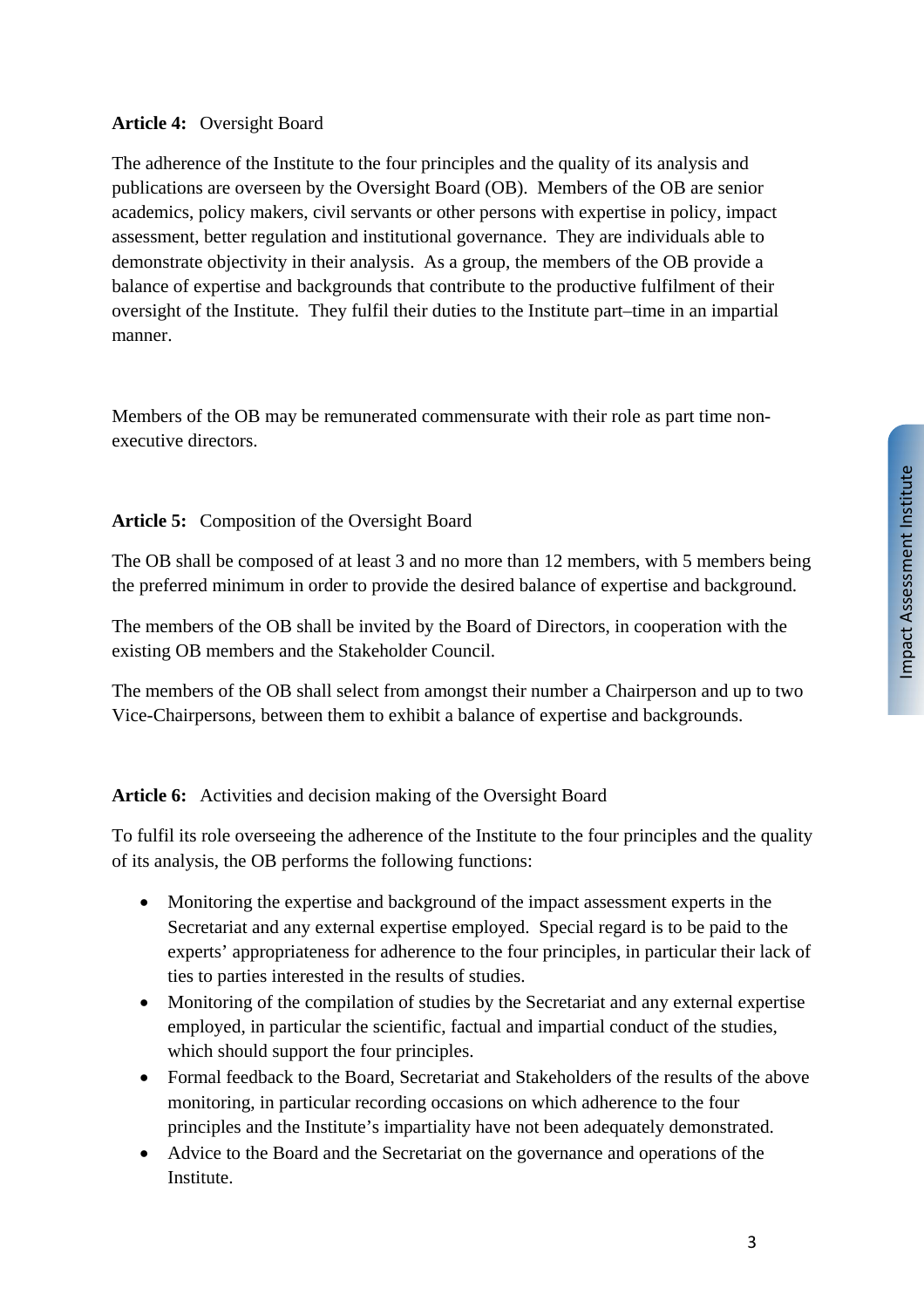• The role of ombudsman providing stakeholders with an independent channel to express specific or general concerns about the Institute and its studies.

The OB makes its decisions by consensus. Where a consensus cannot be reached, a simple majority decision may be reached, whereby dissenting opinions are clearly recorded and published in the relevant documents.

Due to its role scrutinising regularly the conduct of studies, the OB may reach its decisions in an ad hoc manner using electronic means of communication, coordinated by the Chairperson.

The OB shall meet in person at least once per year. At least one meeting per year will include a joint session of the OB and the Board of Directors. The members of the OB may decide to convene on additional occasions at the discretion of the Chairperson or by simple majority of its members. This shall normally be by electronic means.

The Oversight Board's work does not constitute explicit endorsement by its members of the Institute's studies.

# **Article 7:** Sponsorship

The Institute's official Sponsors are organisations or individuals who have provided financial assistance to the Institute exceeding a threshold to be determined by the Board. Sponsors have the following obligations:

- To pay a sponsorship fee to support the activities of the Institute.
- To contribute their time and expertise to the development and reputation of the Institute.

Subject to certain conditions to be determined by the Board, sponsors have the following rights:

- A position on the Stakeholder Council.
- A position on the Studies Committee.
- A say in the selection of policy dossiers to be scrutinised by the Institute, proportional to their sponsorship contribution.
- Free training and seminars on Impact Assessment and Better Regulation as stipulated in the sponsor agreement.

#### **Article 8:** Associate status

The Institute's Associates are organisations or individuals that are not Sponsors, but are deemed by the Board to be in a position to make a valuable contribution to the Institute's objectives. The Board shall decide whether an organisation shall be given Associate status. Organisations may apply to the Board for Associate status or may be invited by the Board.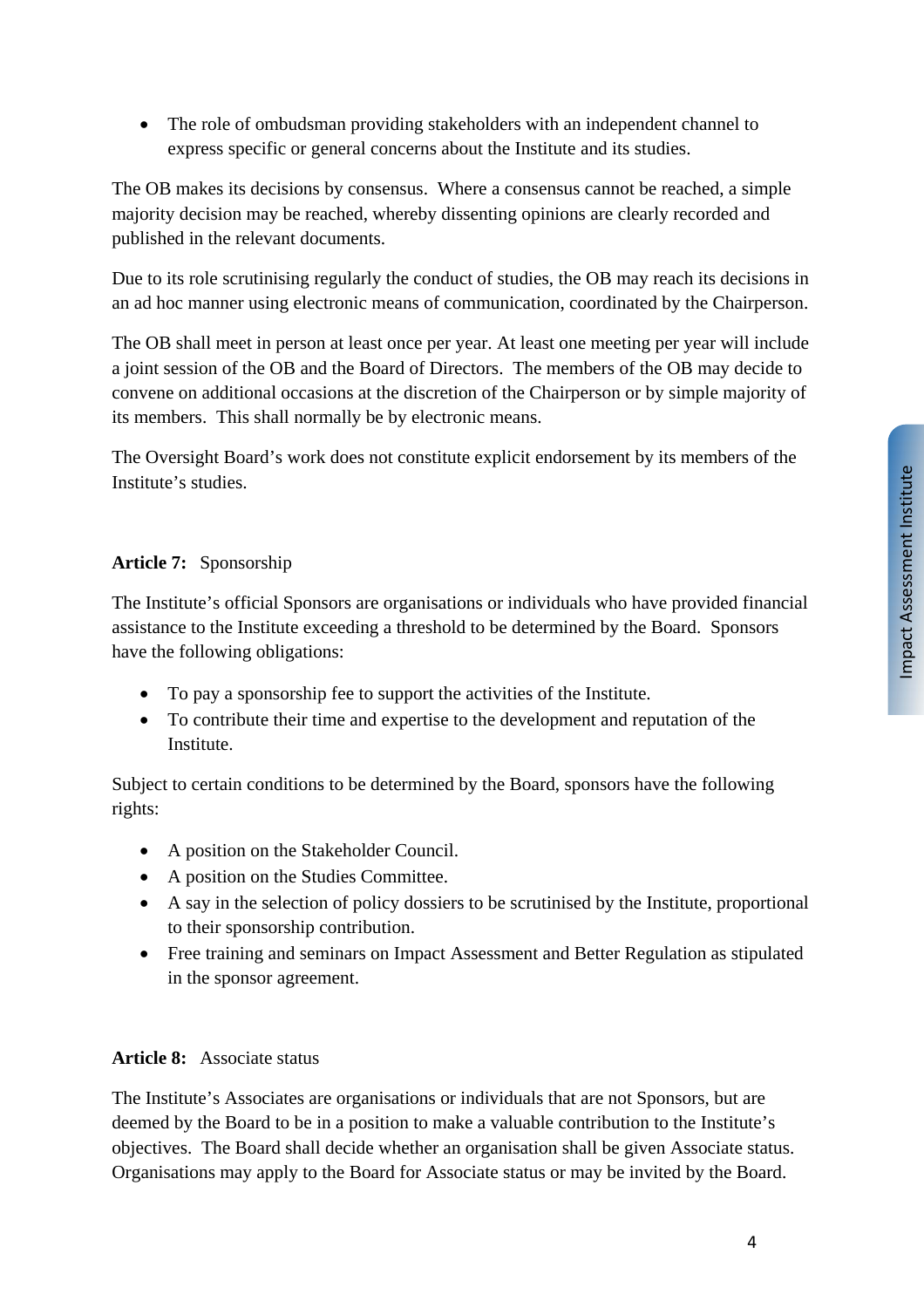Associates have the following obligations:

To contribute to the development and reputation of the Institute.

Associates have the following rights:

- A position on the Stakeholder Council.
- A position on the Studies Committee.
- At the discretion of the Board, a say in the selection of policy dossiers of a proportion to be determined by the board.
- At the discretion of the Board, free training and seminars on Impact Assessment and Better Regulation.

#### **Article 9:** Stakeholder Council

The Stakeholder Council is an advisory body of the Institute, being the representative body of the Sponsors and Associates. It is comprised of senior representatives of the Sponsors and Associates. Each Sponsor and Associate shall nominate a primary representative and may nominate an alternate representative.

The Stakeholder Council shall select a Chairperson and two Vice-Chairpersons from amongst its primary representatives, by consensus where possible or otherwise by simple majority. The three positions are to be selected such that a reasonable balance of stakeholder types is achieved, ideally covering industry, civil society and institutions. In the absence of a formally selected Chairperson, meetings of the Stakeholder Council shall be chaired by the Managing Director.

The Stakeholder Council meets in person at least once per calendar year, in advance of the Annual General Meeting. Additional meetings, either in person or by electronic means, may be convened at the discretion of the Chairperson, of both Vice-Chairs or on request of at least one third of its members. Decisions of the Council are made by consensus where possible or otherwise by simple majority.

The Stakeholder Council may make formal representations to the Board of Directors at any time during the year to advise on issues of relevance to the Institute's activities. The Board is obliged to respond formally to all representations within 4 weeks.

The Chairperson of the Stakeholder Council formally addresses the Board at the Annual General Meeting in the presence of the Vice-Chairpersons of the Stakeholder Council. In particular the Chairperson advises the Board on the Stakeholder Council's opinion on newly nominated Board members.

The Managing Director acts as Secretary to the Stakeholder Council and in exceptional cases may delegate this task to a member of the Secretariat.